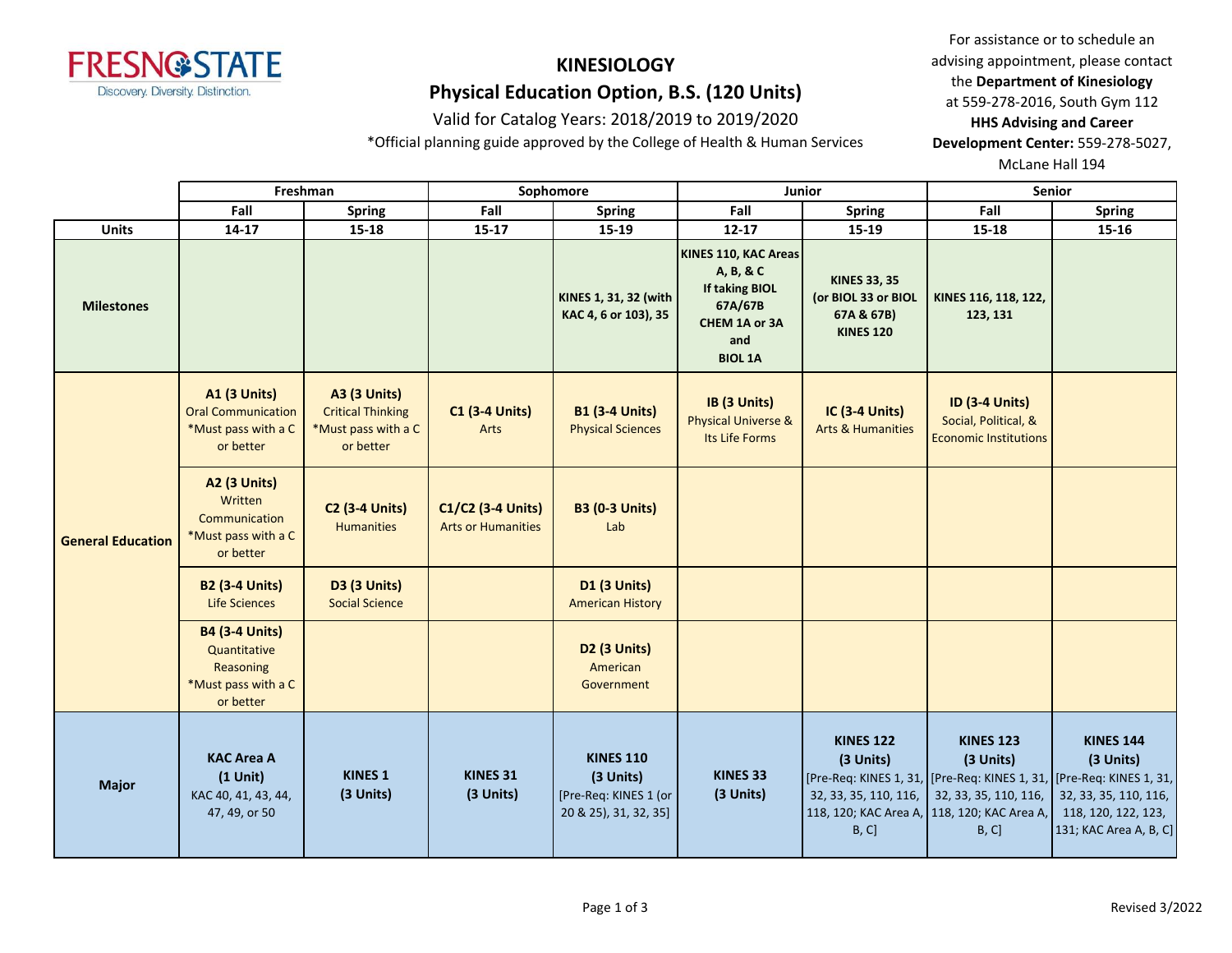

# **KINESIOLOGY**

# **Physical Education Option, B.S. (120 Units)**

### Valid for Catalog Years: 2018/2019 to 2019/2020

\*Official planning guide approved by the College of Health & Human Services

For assistance or to schedule an advising appointment, please contact the **Department of Kinesiology** at 559-278-2016, South Gym 112

**HHS Advising and Career Development Center:** 559-278-5027,

McLane Hall 194

|                                        |                                                                                                         | Freshman                                                          |                                                                                                                                          | Sophomore                                                                                                              |                                                                                                               | <b>Junior</b>   | <b>Senior</b>                                                                           |                                                                                                                                                                          |
|----------------------------------------|---------------------------------------------------------------------------------------------------------|-------------------------------------------------------------------|------------------------------------------------------------------------------------------------------------------------------------------|------------------------------------------------------------------------------------------------------------------------|---------------------------------------------------------------------------------------------------------------|-----------------|-----------------------------------------------------------------------------------------|--------------------------------------------------------------------------------------------------------------------------------------------------------------------------|
|                                        | Fall                                                                                                    | <b>Spring</b>                                                     | Fall                                                                                                                                     | <b>Spring</b>                                                                                                          | Fall                                                                                                          | <b>Spring</b>   | Fall                                                                                    | <b>Spring</b>                                                                                                                                                            |
| <b>Units</b>                           | $14 - 17$                                                                                               | 15-18                                                             | $15 - 17$                                                                                                                                | 15-19                                                                                                                  | $12 - 17$                                                                                                     | 15-19           | 15-18                                                                                   | 15-16                                                                                                                                                                    |
|                                        | <b>KAC Area B</b><br>$(1-2$ Units)<br>KAC 10, 12, 13;<br>DANCE 115, 117A,<br>155A, 158A;<br>or CLAS 107 | <b>KINES 35</b><br>(3 Units)<br>or<br><b>BIOL 33</b><br>(5 Units) | <b>GE Area E</b><br><b>KINES 32 &amp;</b><br>KAC 4, 6, or 103<br>(3 Units)<br>Lifelong<br><b>Understanding &amp; Self</b><br>Development | <b>KINES 118</b><br>(3 Units)<br>[Pre-Req: KINES 35,<br>BIOL 33, (BIOL 64 &<br>65), or (PHTH 119 &<br><b>BIOL 65)]</b> | <b>KINES 120</b><br>(3 Units)<br>[Pre-Req: KINES 31,<br>32, 35, 110; KAC Area<br>A, B, C]                     |                 | <b>KINES 131</b><br>(3 Units)<br>32, 33, 35, 110, 116,<br>118, 120; KAC Area A,<br>B, C | <b>KINES 159</b><br>(3 Units)<br>[Pre-Req: KINES 1, 31, [Pre-Req: KINES 1, 31,<br>32, 33, 35, 110, 116,<br>118, 120, 122, 123,<br>131; KAC Area A, B, C]                 |
| <b>Major</b>                           |                                                                                                         |                                                                   | <b>KINES 116</b><br>(3 Units)<br>[Pre-Req: KINES 35,<br><b>BIOL 33, BIOL 64,</b><br>PHTH 119, or PHTH<br>125                             |                                                                                                                        |                                                                                                               |                 |                                                                                         | <b>KINES 126</b><br>(3 Units)<br>[Pre-Req: KINES 1, 31,<br>32 & KAC 103, 33, 35,<br>110, 116, 118, 120,<br>122, 123, 131; KAC<br>Area A, B; KAC 4 or<br>swim competence] |
| <b>Additional</b><br><b>Graduation</b> |                                                                                                         |                                                                   |                                                                                                                                          |                                                                                                                        | <b>UDWS (0-4 Units)</b><br>*Upper Division<br>Writing Exam OR "W"<br>Course (must pass<br>with a C or better) | <b>Elective</b> | <b>Elective</b>                                                                         | MI<br>(3 Units)<br>Multicultural/<br>International                                                                                                                       |
| <b>Requirements</b>                    |                                                                                                         |                                                                   |                                                                                                                                          |                                                                                                                        | <b>Elective</b>                                                                                               | <b>Elective</b> | <b>Elective</b>                                                                         | <b>Elective</b>                                                                                                                                                          |
|                                        |                                                                                                         |                                                                   |                                                                                                                                          |                                                                                                                        |                                                                                                               | <b>Elective</b> |                                                                                         |                                                                                                                                                                          |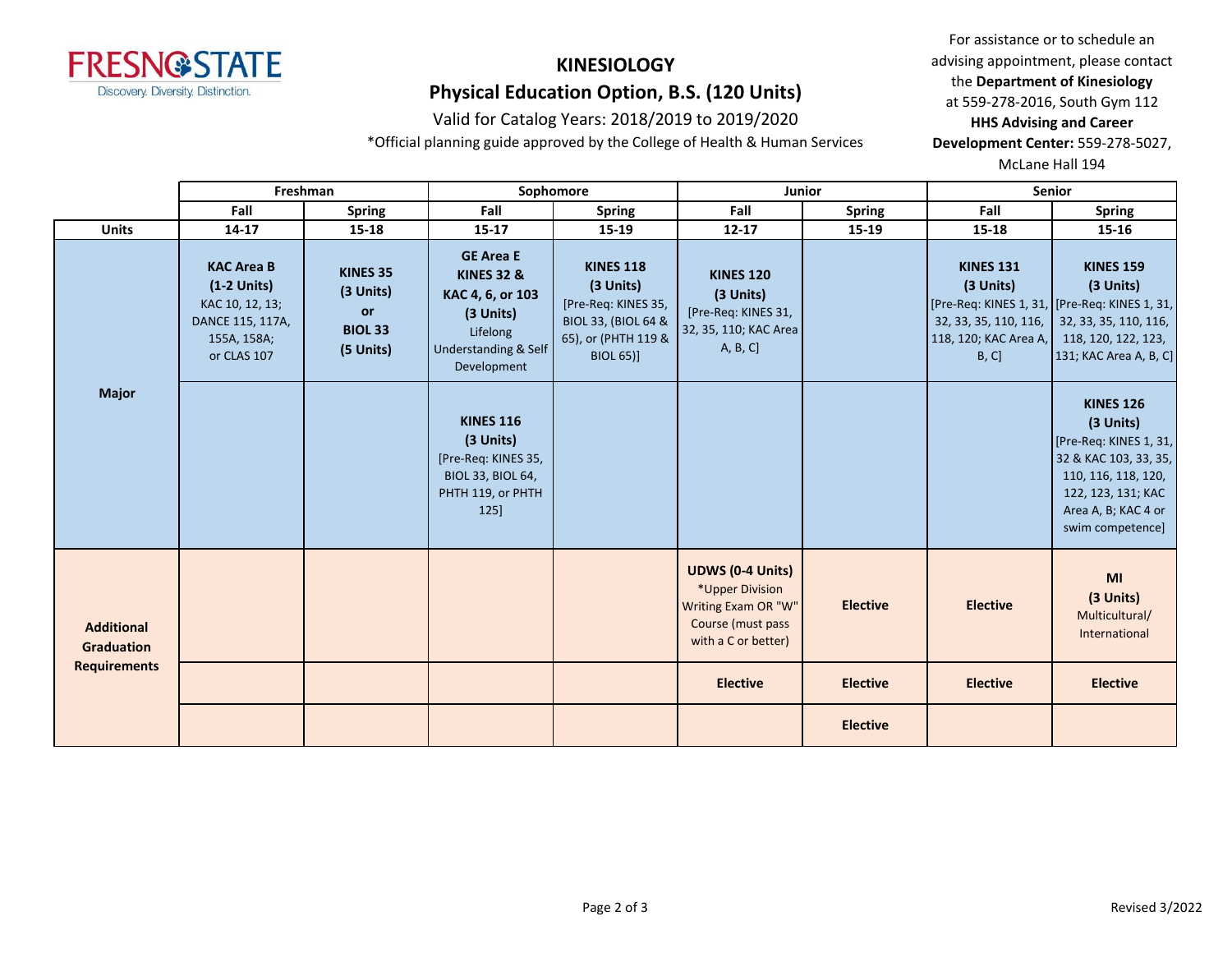

# **KINESIOLOGY**

# **Physical Education Option, B.S. (120 Units)**

### Valid for Catalog Years: 2018/2019 to 2019/2020

\*Official planning guide approved by the College of Health & Human Services

For assistance or to schedule an advising appointment, please contact the **Department of Kinesiology** at 559-278-2016, South Gym 112 **HHS Advising and Career** 

**Development Center:** 559-278-5027,

McLane Hall 194

|              | Freshman |               | Sophomore                                  |                       | Junior             |               | <b>Senior</b> |        |
|--------------|----------|---------------|--------------------------------------------|-----------------------|--------------------|---------------|---------------|--------|
|              | Fall     | <b>Spring</b> | Fall                                       | <b>Spring</b>         | Fall               | <b>Spring</b> | Fall          | Spring |
| <b>Units</b> | 14-17    | 15-18         | $\overline{a}$ = $\overline{a}$ =<br>13-T) | <b>15.10</b><br>19-19 | 17 17<br>$12 - 17$ | 15-19         | 15-18         | 15-16  |

#### **FOOTNOTES:**

**Prerequisites/Corequisites:** Other restrictions may apply. Please see your course catalog for detailed prerequisite/corequisite requirements.

Grade Requirements: CR/NC grading is not permitted in courses for the Kinesiology major, except in those courses which are designated CR/NC grading only. A grade of C or higher in all required coursework is necessary for successful completion of the major. Any course required as a prerequisite must be completed with a grade of C or better before registration in the subsequent course.

General Education: Units in this area may be used toward a minor (see departmental minors) or supplemental credential. Consult the appropriate department chair, program coordinator, or faculty adviser for further information.

**Electives (19-24 units):** Units in this area may be used toward a double major or minor. Students must earn a minimum of 120 units total to graduate. The number of required elective units may vary, depending on the amount of units earned from major and GE courses.

**Upper Division Writing Skills requirement (UDWS):** All undergraduate students must demonstrate competency in writing skills by passing the Upper Division Writing Exam (UDWE) or by obtaining a C or better in an approved upper division writing course, identified by the letter "W."

Substitutions: If substitutions/exceptions/waivers are made for any major courses that also meet GE and/or the Multicultural/International graduation requirement, the student is responsible for completing additional courses to satisfy the respective areas (GE and/or MI). This also includes the upperdivision writing requirement.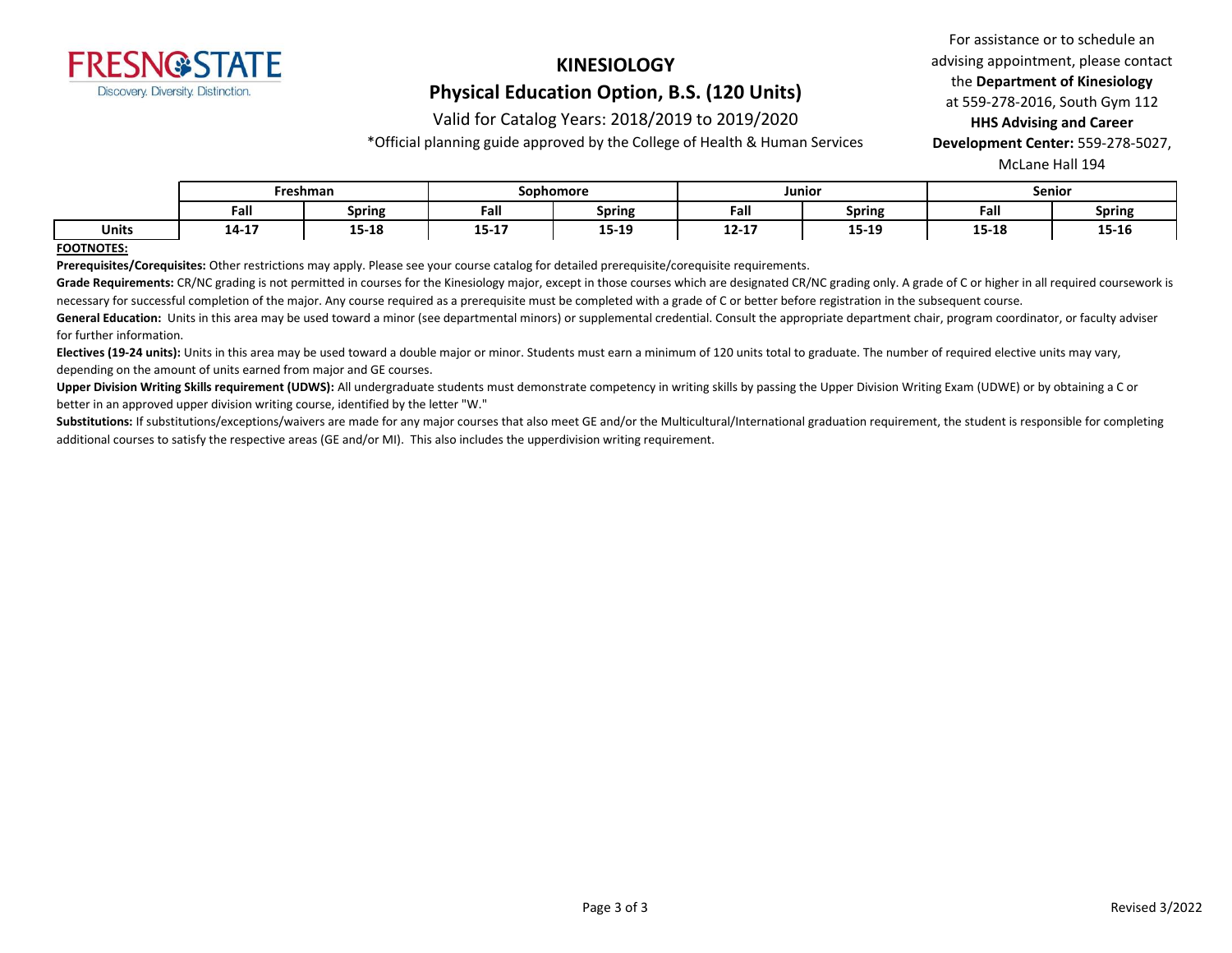

# **KINESIOLOGY Physical Education Option, B.S. (120 Units)**

### Valid for Catalog Years: 2012/2013 to 2017/2018

\*Official planning guide approved by the College of Health & Human Services

For assistance or to schedule an advising appointment, please contact the **Department of Kinesiology** at 559-278-2016, South Gym 112 **HHS Advising and Career Development Center:** 559-278-5027, McLane Hall 194

|                             | Freshman                                                                               |                                                                                     | Sophomore                                      |                                                                                 | Junior                                                                                                   |                                                                              | Senior                                                                                                         |                                                                                                                                                                                     |
|-----------------------------|----------------------------------------------------------------------------------------|-------------------------------------------------------------------------------------|------------------------------------------------|---------------------------------------------------------------------------------|----------------------------------------------------------------------------------------------------------|------------------------------------------------------------------------------|----------------------------------------------------------------------------------------------------------------|-------------------------------------------------------------------------------------------------------------------------------------------------------------------------------------|
|                             | Fall                                                                                   | <b>Spring</b>                                                                       | Fall                                           | <b>Spring</b>                                                                   | Fall                                                                                                     | <b>Spring</b>                                                                | Fall                                                                                                           | <b>Spring</b>                                                                                                                                                                       |
| <b>Units</b>                | 14-17                                                                                  | $15 - 18$                                                                           | $15 - 17$                                      | 15-19                                                                           | $12 - 17$                                                                                                | 15-19                                                                        | 15-18                                                                                                          | 15-16                                                                                                                                                                               |
| <b>Milestones</b>           |                                                                                        |                                                                                     |                                                | KINES 1, 31, 32 (with<br>KAC 4, 6 or 103), 35                                   | KINES 110, KAC Areas<br>A, B, & C<br>If taking BIOL<br>67A/67B<br>CHEM 1A or 3A<br>and<br><b>BIOL 1A</b> | <b>KINES 33, 35</b><br>(or BIOL 33 or BIOL<br>67A & 67B)<br><b>KINES 120</b> | KINES 116, 118, 122,<br>123, 131                                                                               |                                                                                                                                                                                     |
| General<br><b>Education</b> | <b>A1 (3 Units)</b><br><b>Oral Communication</b><br>*Must pass with a C<br>or better   | <b>A3 (3 Units)</b><br><b>Critical Thinking</b><br>*Must pass with a C<br>or better | <b>C1 (3-4 Units)</b><br>Arts                  | <b>B1 (3-4 Units)</b><br><b>Physical Sciences</b>                               | IB (3 Units)<br><b>Physical Universe &amp;</b><br>Its Life Forms                                         | IC (3-4 Units)<br><b>Arts &amp; Humanities</b>                               | <b>ID (3-4 Units)</b><br>Social, Political, &<br><b>Economic Institutions</b>                                  | MI (3 Units)<br>Multicultural/Internationa                                                                                                                                          |
|                             | A2 (3 Units)<br>Written<br>Communication<br>*Must pass with a C<br>or better           | <b>C2 (3-4 Units)</b><br><b>Humanities</b>                                          | C1/C2 (3-4 Units)<br><b>Arts or Humanities</b> | <b>B3 (0-3 Units)</b><br>Lab                                                    |                                                                                                          |                                                                              |                                                                                                                |                                                                                                                                                                                     |
|                             | <b>B2 (3-4 Units)</b><br>Life Sciences                                                 | <b>D3 (3 Units)</b><br><b>Social Science</b>                                        |                                                | <b>D1 (3 Units)</b><br><b>American History</b>                                  |                                                                                                          |                                                                              |                                                                                                                |                                                                                                                                                                                     |
|                             | <b>B4 (3-4 Units)</b><br>Quantitative<br>Reasoning<br>*Must pass with a C<br>or better |                                                                                     |                                                | D <sub>2</sub> (3 Units)<br>American<br>Government                              |                                                                                                          |                                                                              |                                                                                                                |                                                                                                                                                                                     |
| Maior                       | <b>KAC Area A</b><br>$(1$ Unit)<br>KAC 40, 41, 43, 44,<br>47, 49, or 50                | <b>KINES 1</b><br>(3 Units)                                                         | KINES <sub>31</sub><br>(3 Units)               | <b>KINES 110</b><br>(3 Units)<br>[Pre-Req: KINES 1 (or<br>20 & 25), 31, 32, 35] | <b>KINES 33</b><br>(3 Units)                                                                             | <b>KINES 122</b><br>(3 Units)<br>32, 33, 35, 110, 116,<br>B, C]              | <b>KINES 123</b><br>(3 Units)<br>32, 33, 35, 110, 116,<br>118, 120; KAC Area A, 118, 120; KAC Area A,<br>B, C] | <b>KINES 144</b><br>(3 Units)<br>[Pre-Req: KINES 1, 31,   [Pre-Req: KINES 1, 31,   [Pre-Req: KINES 1, 31, 32,<br>33, 35, 110, 116, 118,<br>120, 122, 123, 131; KAC<br>Area A, B, C] |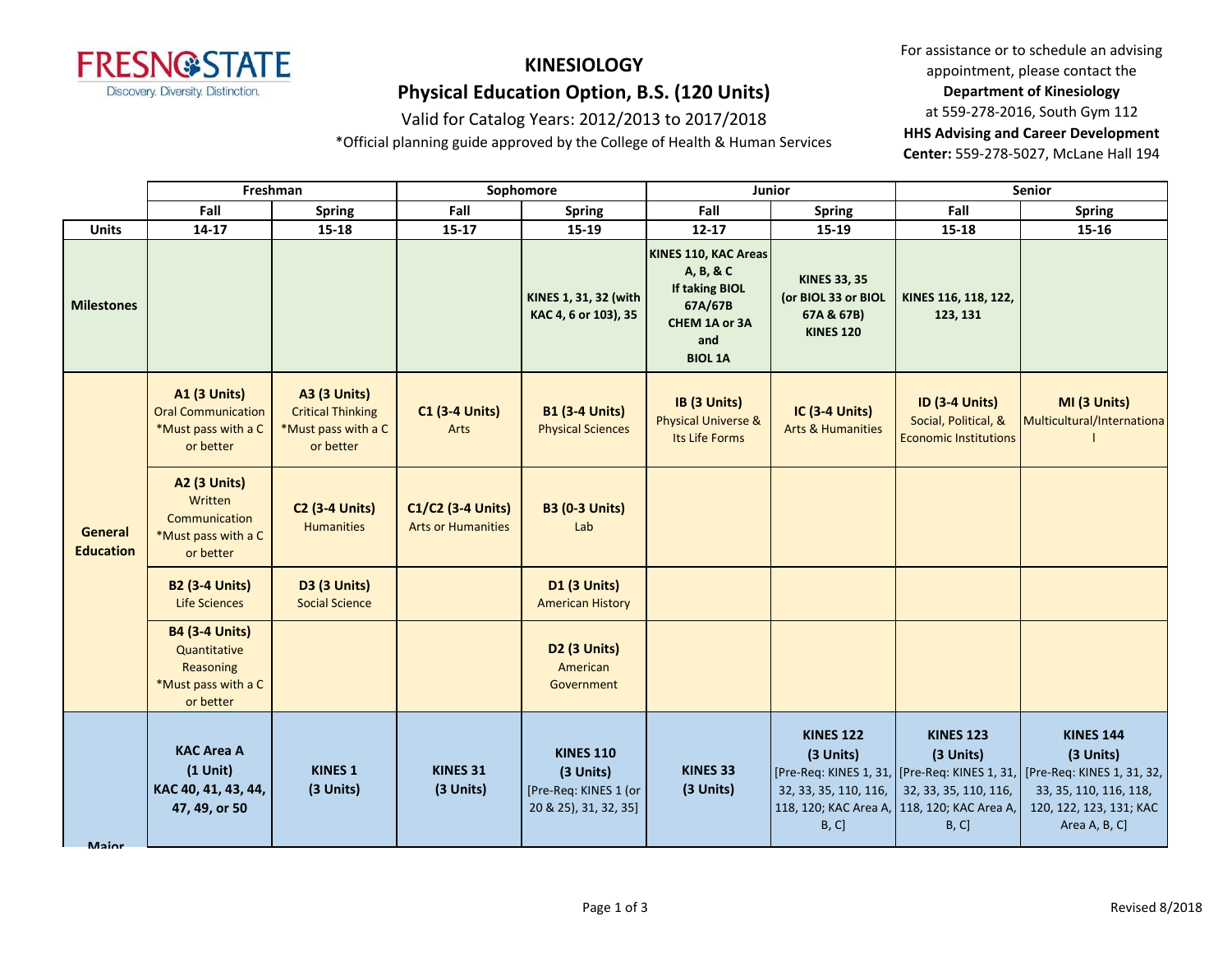

# **KINESIOLOGY Physical Education Option, B.S. (120 Units)**

### Valid for Catalog Years: 2012/2013 to 2017/2018

\*Official planning guide approved by the College of Health & Human Services

For assistance or to schedule an advising appointment, please contact the **Department of Kinesiology** at 559-278-2016, South Gym 112 **HHS Advising and Career Development** 

**Center:** 559-278-5027, McLane Hall 194

|                  | Freshman                                                                                                |                                                            | Sophomore                                                                                                                                |                                                                                                                                   | Junior                                                                                                        |                 | Senior                                                                                   |                                                                                                                                                                       |
|------------------|---------------------------------------------------------------------------------------------------------|------------------------------------------------------------|------------------------------------------------------------------------------------------------------------------------------------------|-----------------------------------------------------------------------------------------------------------------------------------|---------------------------------------------------------------------------------------------------------------|-----------------|------------------------------------------------------------------------------------------|-----------------------------------------------------------------------------------------------------------------------------------------------------------------------|
|                  | Fall                                                                                                    | <b>Spring</b>                                              | Fall                                                                                                                                     | <b>Spring</b>                                                                                                                     | Fall                                                                                                          | <b>Spring</b>   | Fall                                                                                     | <b>Spring</b>                                                                                                                                                         |
| <b>Units</b>     | $14 - 17$                                                                                               | $15 - 18$                                                  | $15 - 17$                                                                                                                                | 15-19                                                                                                                             | $12 - 17$                                                                                                     | 15-19           | $15 - 18$                                                                                | $15 - 16$                                                                                                                                                             |
| wajor            | <b>KAC Area B</b><br>$(1-2$ Units)<br>KAC 10, 12, 13;<br>DANCE 115, 117A,<br>155A, 158A;<br>or CLAS 107 | KINES 35<br>(3 Units)<br>or<br><b>BIOL 33</b><br>(5 Units) | <b>GE Area E</b><br><b>KINES 32 &amp;</b><br>KAC 4, 6, or 103<br>(3 Units)<br>Lifelong<br><b>Understanding &amp; Self</b><br>Development | <b>KINES 118</b><br>(3 Units)<br>[Pre-Req: KINES 35,<br><b>BIOL 33, (BIOL 64 &amp;</b><br>65), or (PHTH 119 &<br><b>BIOL 65)]</b> | <b>KINES 120</b><br>(3 Units)<br>[Pre-Req: KINES 31,<br>32, 35, 110; KAC Area<br>A, B, C]                     |                 | <b>KINES 131</b><br>(3 Units)<br>32, 33, 35, 110, 116,<br>118, 120; KAC Area A,<br>B, C] | <b>KINES 159</b><br>(3 Units)<br>[Pre-Req: KINES 1, 31, TPre-Req: KINES 1, 31, 32,<br>33, 35, 110, 116, 118,<br>120, 122, 123, 131; KAC<br>Area A, B, C]              |
| <b>Major</b>     |                                                                                                         |                                                            | <b>KINES 116</b><br>$(3$ Units)<br>[Pre-Req: KINES 35,<br>BIOL 33, BIOL 64,<br>PHTH 119, or PHTH<br>125]                                 |                                                                                                                                   |                                                                                                               |                 |                                                                                          | <b>KINES 126</b><br>(3 Units)<br>[Pre-Req: KINES 1, 31, 32<br>& KAC 103, 33, 35, 110,<br>116, 118, 120, 122, 123,<br>131; KAC Area A, B; KAC 4<br>or swim competence] |
| <b>Electives</b> |                                                                                                         |                                                            |                                                                                                                                          |                                                                                                                                   | <b>UDWS (0-4 Units)</b><br>*Upper Division<br>Writing Exam OR "W"<br>Course (must pass<br>with a C or better) | <b>Elective</b> | <b>Elective</b>                                                                          |                                                                                                                                                                       |
|                  |                                                                                                         |                                                            |                                                                                                                                          |                                                                                                                                   | <b>Elective</b>                                                                                               | <b>Elective</b> | <b>Elective</b>                                                                          | <b>Elective</b>                                                                                                                                                       |
|                  |                                                                                                         |                                                            |                                                                                                                                          |                                                                                                                                   |                                                                                                               | <b>Elective</b> |                                                                                          |                                                                                                                                                                       |